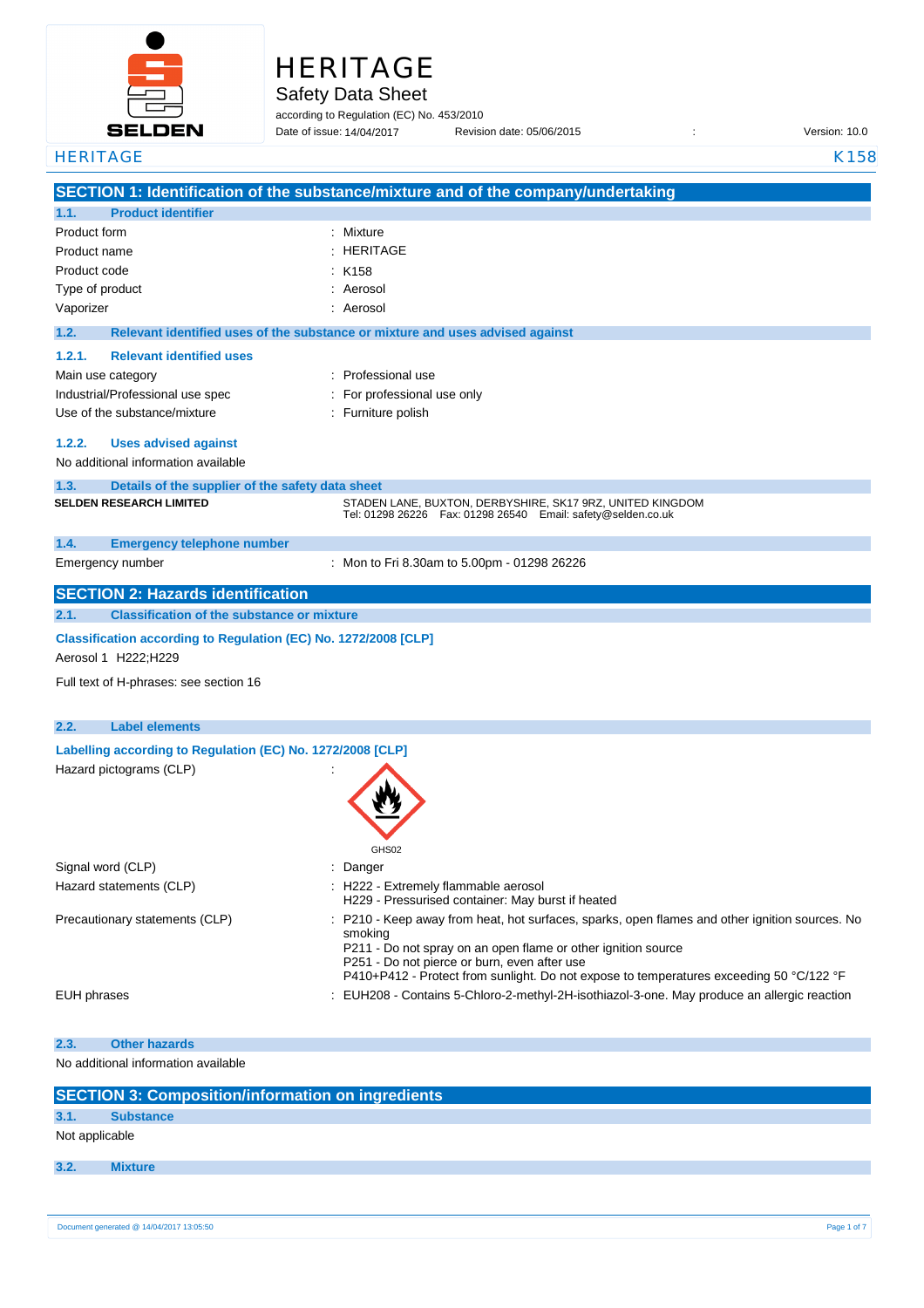### Safety Data Sheet

according to Regulation (EC) No. 453/2010

| <b>Name</b>                                                                     | <b>Product identifier</b>                                                                                 | $\frac{9}{6}$ | <b>Classification according to</b><br>Directive 67/548/EEC | <b>Classification according to</b><br><b>Regulation (EC) No.</b><br>1272/2008 [CLP] |
|---------------------------------------------------------------------------------|-----------------------------------------------------------------------------------------------------------|---------------|------------------------------------------------------------|-------------------------------------------------------------------------------------|
| Hydrocarbons, C10-13, n-alkanes,<br>isoalkanes, cyclics, < 2% aromatics         | (CAS No) 64742-48-9<br>(EC no) 918-481-9<br>(EC index no) 649-327-00-6<br>(REACH-no) 01-<br>2119457273-39 | $15 - 30$     | R <sub>10</sub>                                            | Flam. Lig. 3, H226<br>Asp. Tox. 1, H304                                             |
| butane<br>substance with national workplace exposure<br>$limit(s)$ (DK, GB, IE) | (CAS No) 106-97-8<br>(EC no) 203-448-7<br>(EC index no) 601-004-00-0                                      | $15 - 30$     | $F +: R12$                                                 | Flam, Gas 1, H220<br>Press, Gas                                                     |
| propane<br>substance with national workplace exposure<br>$limit(s)$ (DK, IE)    | (CAS No) 74-98-6<br>(EC no) 200-827-9<br>(EC index no) 601-003-00-5                                       | $5 - 15$      | $F +: R12$                                                 | Flam. Gas 1, H220                                                                   |

Full text of R- and H-phrases: see section 16

| <b>SECTION 4: First aid measures</b>                                        |                                                                                                                                                                                               |  |  |  |  |
|-----------------------------------------------------------------------------|-----------------------------------------------------------------------------------------------------------------------------------------------------------------------------------------------|--|--|--|--|
| <b>Description of first aid measures</b><br>4.1.                            |                                                                                                                                                                                               |  |  |  |  |
| First-aid measures general                                                  | : Get medical advice/attention if you feel unwell.                                                                                                                                            |  |  |  |  |
| First-aid measures after inhalation                                         | Remove person to fresh air and keep comfortable for breathing.                                                                                                                                |  |  |  |  |
| First-aid measures after skin contact                                       | Wash with plenty of soap and water.                                                                                                                                                           |  |  |  |  |
| First-aid measures after eye contact                                        | IF IN EYES: Rinse cautiously with water for several minutes. Remove contact lenses, if present<br>and easy to do. Continue rinsing. If eye irritation persists: Get medical advice/attention. |  |  |  |  |
| First-aid measures after ingestion                                          | Do NOT induce vomiting. Rinse mouth. Drink plenty of water. Get medical advice/attention.                                                                                                     |  |  |  |  |
| 4.2.<br>Most important symptoms and effects, both acute and delayed         |                                                                                                                                                                                               |  |  |  |  |
| Symptoms/injuries                                                           | Not expected to present a significant hazard under anticipated conditions of normal use.                                                                                                      |  |  |  |  |
| Symptoms/injuries after inhalation                                          | May cause respiratory irritation.                                                                                                                                                             |  |  |  |  |
| Symptoms/injuries after skin contact                                        | Repeated exposure may cause skin dryness or cracking.                                                                                                                                         |  |  |  |  |
| Symptoms/injuries after eye contact                                         | Causes eye irritation.                                                                                                                                                                        |  |  |  |  |
| Symptoms/injuries after ingestion                                           | May cause a light irritation of the linings of the mouth, throat, and gastrointestinal tract.                                                                                                 |  |  |  |  |
| 4.3.                                                                        | Indication of any immediate medical attention and special treatment needed                                                                                                                    |  |  |  |  |
| Treat symptomatically.                                                      |                                                                                                                                                                                               |  |  |  |  |
|                                                                             |                                                                                                                                                                                               |  |  |  |  |
| <b>SECTION 5: Firefighting measures</b>                                     |                                                                                                                                                                                               |  |  |  |  |
| 5.1.<br><b>Extinguishing media</b>                                          |                                                                                                                                                                                               |  |  |  |  |
| Suitable extinguishing media                                                | : Carbon dioxide. Dry powder. Foam.                                                                                                                                                           |  |  |  |  |
| 5.2.<br>Special hazards arising from the substance or mixture               |                                                                                                                                                                                               |  |  |  |  |
| Fire hazard                                                                 | Extremely flammable aerosol.                                                                                                                                                                  |  |  |  |  |
| Explosion hazard                                                            | Explosion risk in case of fire.                                                                                                                                                               |  |  |  |  |
| 5.3.<br><b>Advice for firefighters</b>                                      |                                                                                                                                                                                               |  |  |  |  |
| Firefighting instructions                                                   | : Use water spray or fog for cooling exposed containers.                                                                                                                                      |  |  |  |  |
| <b>SECTION 6: Accidental release measures</b>                               |                                                                                                                                                                                               |  |  |  |  |
| 6.1.<br>Personal precautions, protective equipment and emergency procedures |                                                                                                                                                                                               |  |  |  |  |
| General measures                                                            | : Remove ignition sources.                                                                                                                                                                    |  |  |  |  |
| 6.1.1.                                                                      |                                                                                                                                                                                               |  |  |  |  |
| For non-emergency personnel                                                 |                                                                                                                                                                                               |  |  |  |  |
| Emergency procedures                                                        | : Evacuate unnecessary personnel.                                                                                                                                                             |  |  |  |  |
| 6.1.2.<br>For emergency responders                                          |                                                                                                                                                                                               |  |  |  |  |
| Protective equipment                                                        | : Use personal protective equipment as required.                                                                                                                                              |  |  |  |  |
| 6.2.<br><b>Environmental precautions</b>                                    |                                                                                                                                                                                               |  |  |  |  |
| Avoid release to the environment.                                           |                                                                                                                                                                                               |  |  |  |  |
| Methods and material for containment and cleaning up<br>6.3.                |                                                                                                                                                                                               |  |  |  |  |
| For containment                                                             | : Collect spillage.                                                                                                                                                                           |  |  |  |  |
| Methods for cleaning up                                                     | Soak up spills with inert solids, such as clay or diatomaceous earth as soon as possible.                                                                                                     |  |  |  |  |
| 6.4.<br><b>Reference to other sections</b>                                  |                                                                                                                                                                                               |  |  |  |  |
|                                                                             | For further information refer to section 8: "Exposure controls/personal protection". For further information refer to section 13.                                                             |  |  |  |  |
| <b>SECTION 7: Handling and storage</b>                                      |                                                                                                                                                                                               |  |  |  |  |
| <b>Precautions for safe handling</b><br>7.1.                                |                                                                                                                                                                                               |  |  |  |  |
| Additional hazards when processed                                           | : Pressurized container: Do not pierce or burn, even after use.                                                                                                                               |  |  |  |  |
| Document generated @ 14/04/2017 13:05:50                                    | Page 2 of 7                                                                                                                                                                                   |  |  |  |  |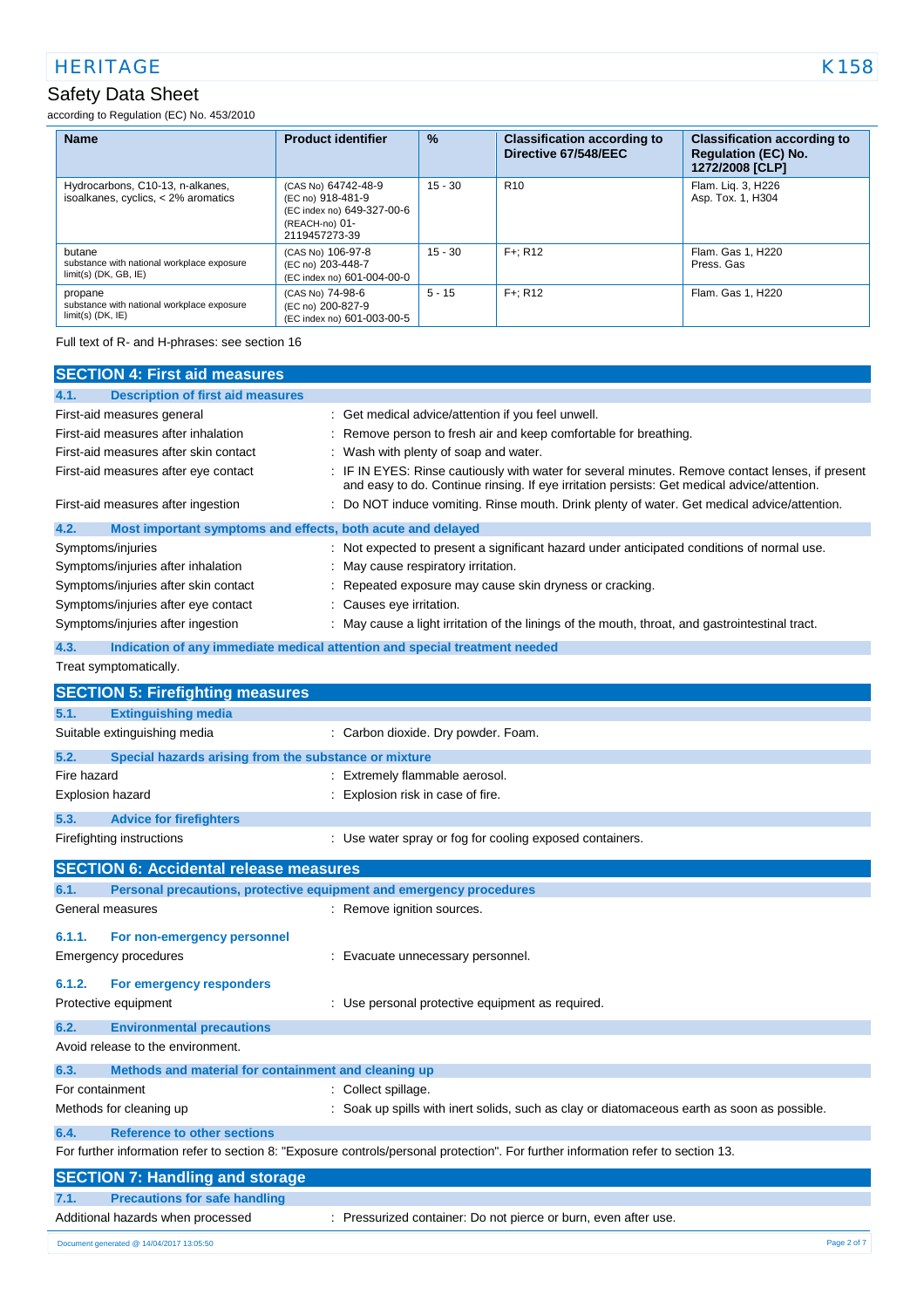## Safety Data Sheet

according to Regulation (EC) No. 453/2010

| Precautions for safe handling                                        | : Do not spray on an open flame or other ignition source.                                                        |
|----------------------------------------------------------------------|------------------------------------------------------------------------------------------------------------------|
| Hygiene measures                                                     | : Do not eat, drink or smoke when using this product.                                                            |
| Conditions for safe storage, including any incompatibilities<br>7.2. |                                                                                                                  |
| <b>Technical measures</b>                                            | : Does not require any specific or particular technical measures.                                                |
| Storage conditions                                                   | Keep away from ignition sources. Protect from sunlight. Do not expose to temperatures<br>exceeding 50 °C/122 °F. |
| Incompatible products                                                | : Oxidizing agent. Strong acids. Strong bases.                                                                   |
| Incompatible materials                                               | Direct sunlight. Heat sources. Sources of ignition.                                                              |
| Special rules on packaging                                           | : Keep only in original container.                                                                               |
| 7.3.<br>Specific end use(s)                                          |                                                                                                                  |

No additional information available

### **SECTION 8: Exposure controls/personal protection**

| 8.1.<br><b>Control parameters</b> |                                               |                                                                             |
|-----------------------------------|-----------------------------------------------|-----------------------------------------------------------------------------|
| propane (74-98-6)                 |                                               |                                                                             |
| Denmark                           | Local name                                    | Propan                                                                      |
| Denmark                           | Grænseværdie (langvarig) (mg/m <sup>3</sup> ) | 1800 mg/m <sup>3</sup>                                                      |
| Denmark                           | Grænseværdie (langvarig) (ppm)                | 1000 ppm                                                                    |
| Ireland                           | Local name                                    | Propane                                                                     |
| Ireland                           | OEL (8 hours ref) (ppm)                       | 1000 ppm                                                                    |
| Ireland                           | Notes (IE)                                    | Asphx                                                                       |
| butane (106-97-8)                 |                                               |                                                                             |
| Denmark                           | Local name                                    | n-Butan                                                                     |
| Denmark                           | Grænseværdie (langvarig) (mg/m <sup>3</sup> ) | 1200 mg/m <sup>3</sup>                                                      |
| Denmark                           | Grænseværdie (langvarig) (ppm)                | 500 ppm                                                                     |
| Ireland                           | Local name                                    | <b>Butane</b>                                                               |
| Ireland                           | OEL (8 hours ref) (ppm)                       | 1000 ppm                                                                    |
| United Kingdom                    | Local name                                    | <b>Butane</b>                                                               |
| United Kingdom                    | WEL TWA (mg/m <sup>3</sup> )                  | 1450 mg/m <sup>3</sup>                                                      |
| United Kingdom                    | WEL TWA (ppm)                                 | 600 ppm                                                                     |
| United Kingdom                    | WEL STEL (mg/m <sup>3</sup> )                 | 1810 mg/m <sup>3</sup>                                                      |
| United Kingdom                    | WEL STEL (ppm)                                | 750 ppm                                                                     |
| United Kingdom                    | Remark (WEL)                                  | Carc, (only applies if Butane contains more than 0.1%<br>of buta-1,3-diene) |

| 8.2.            | <b>Exposure controls</b>          |                                                        |
|-----------------|-----------------------------------|--------------------------------------------------------|
|                 | Materials for protective clothing | : Not required for normal conditions of use            |
| Hand protection |                                   | : In case of repeated or prolonged contact wear gloves |
| Eye protection  |                                   | : Not required for normal conditions of use            |
|                 | Skin and body protection          | : Not required for normal conditions of use            |
|                 | Respiratory protection            | : Not required for normal conditions of use            |
|                 |                                   |                                                        |

| <b>SECTION 9: Physical and chemical properties</b>            |                     |  |  |
|---------------------------------------------------------------|---------------------|--|--|
| Information on basic physical and chemical properties<br>9.1. |                     |  |  |
| Physical state                                                | $:$ Liquid          |  |  |
| Appearance                                                    | : Aerosol.          |  |  |
| Colour                                                        | : white.            |  |  |
| Odour                                                         | : characteristic.   |  |  |
| Odour threshold                                               | : No data available |  |  |
| рH                                                            | : No data available |  |  |
| Relative evaporation rate (butylacetate=1)                    | : No data available |  |  |
| Melting point                                                 | : No data available |  |  |
| Freezing point                                                | : No data available |  |  |
| Boiling point                                                 | : No data available |  |  |
|                                                               |                     |  |  |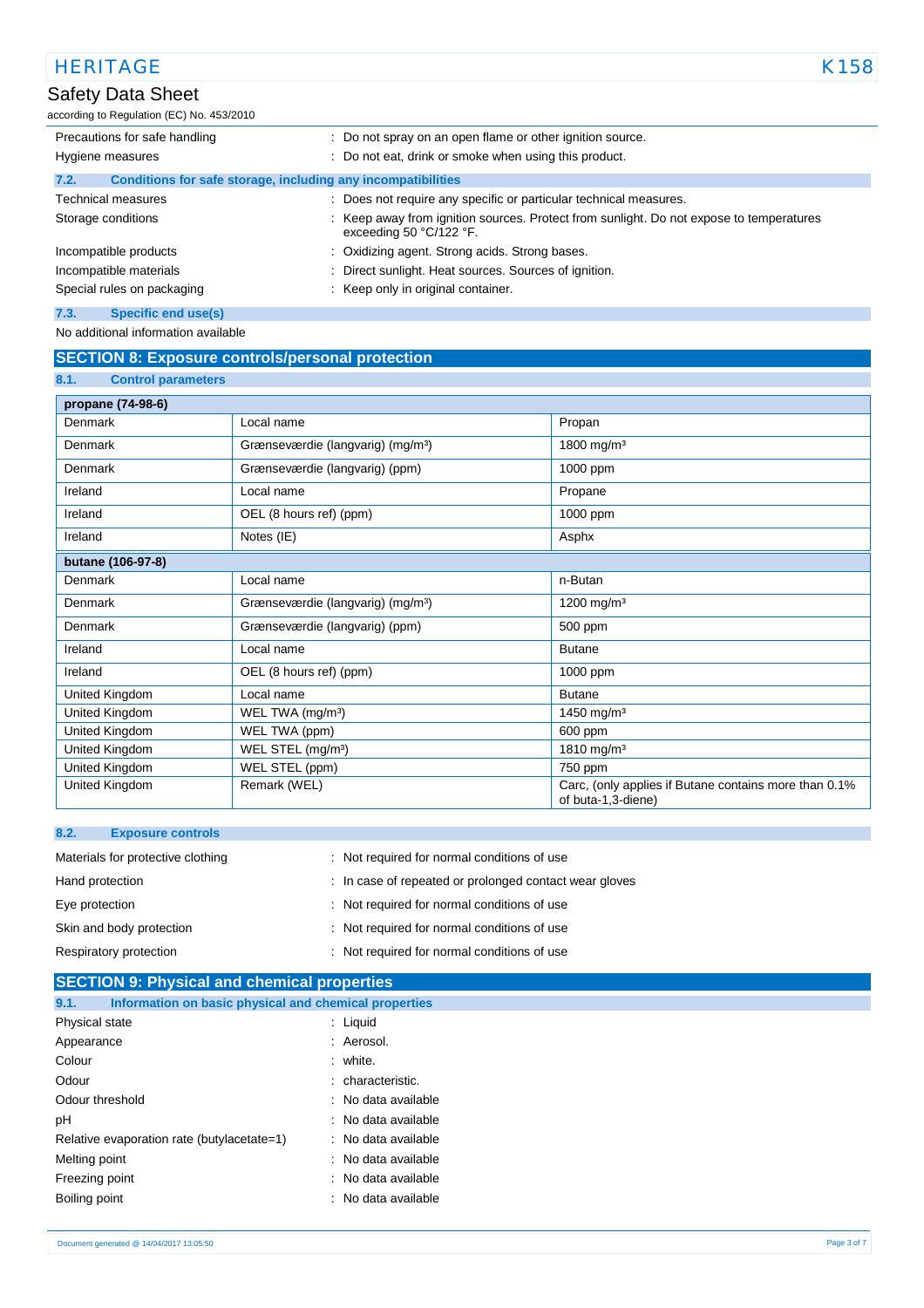# HERITAGE K158

# Safety Data Sheet

#### according to Regulation (EC) No. 453/2010

| : No data available |
|---------------------|
| : No data available |
| : No data available |
| : No data available |
| : No data available |
| : No data available |
| : 0,78              |
| : No data available |
| : No data available |
| : No data available |
| : No data available |
| : No data available |
| : No data available |
| : No data available |
|                     |

### **9.2. Other information**

No additional information available

|       | <b>SECTION 10: Stability and reactivity</b> |
|-------|---------------------------------------------|
| 10.1. | <b>Reactivity</b>                           |
|       | Pressurised container: May burst if heated. |
| 10.2. | <b>Chemical stability</b>                   |
|       | Stable under normal conditions.             |
| 10.3. | <b>Possibility of hazardous reactions</b>   |
|       | No additional information available         |
| 10.4. | <b>Conditions to avoid</b>                  |
|       | Direct sunlight. Heat. Open flame.          |
| 10.5. | <b>Incompatible materials</b>               |
|       | No additional information available         |
| 10.6. | <b>Hazardous decomposition products</b>     |
|       |                                             |

No additional information available

#### **SECTION 11: Toxicological information 11.1. Information on toxicological effects**

|                                                       | Acute toxicity                                   |  | : Not classified            |
|-------------------------------------------------------|--------------------------------------------------|--|-----------------------------|
|                                                       | Skin corrosion/irritation                        |  | : Not classified            |
|                                                       | Serious eye damage/irritation                    |  | : Not classified            |
|                                                       | Respiratory or skin sensitisation                |  | : Not classified            |
|                                                       | Germ cell mutagenicity                           |  | $\therefore$ Not classified |
|                                                       | Carcinogenicity                                  |  | : Not classified            |
|                                                       | Reproductive toxicity                            |  | $\therefore$ Not classified |
|                                                       | Specific target organ toxicity (single exposure) |  | : Not classified            |
| Specific target organ toxicity (repeated<br>exposure) |                                                  |  | : Not classified            |
|                                                       | Aspiration hazard                                |  | : Not classified            |
|                                                       | <b>WAX FURNITURE POLISH</b>                      |  |                             |
|                                                       | Vaporizer                                        |  | Aerosol                     |

### **SECTION 12: Ecological information**

**12.1. Toxicity**

| Hydrocarbons, C10-13, n-alkanes, isoalkanes, cyclics, < 2% aromatics (64742-48-9) |                                     |  |
|-----------------------------------------------------------------------------------|-------------------------------------|--|
| LC50 fishes 1                                                                     | > 1000 ma/l                         |  |
| EC50 other aguatic organisms 1                                                    | $>$ 1000 mg/l EC50 waterflea (48 h) |  |
| EC50 other aquatic organisms 2                                                    | > 1000 mg/l IC50 algea (72 h) mg/l  |  |

### **12.2. Persistence and degradability**

No additional information available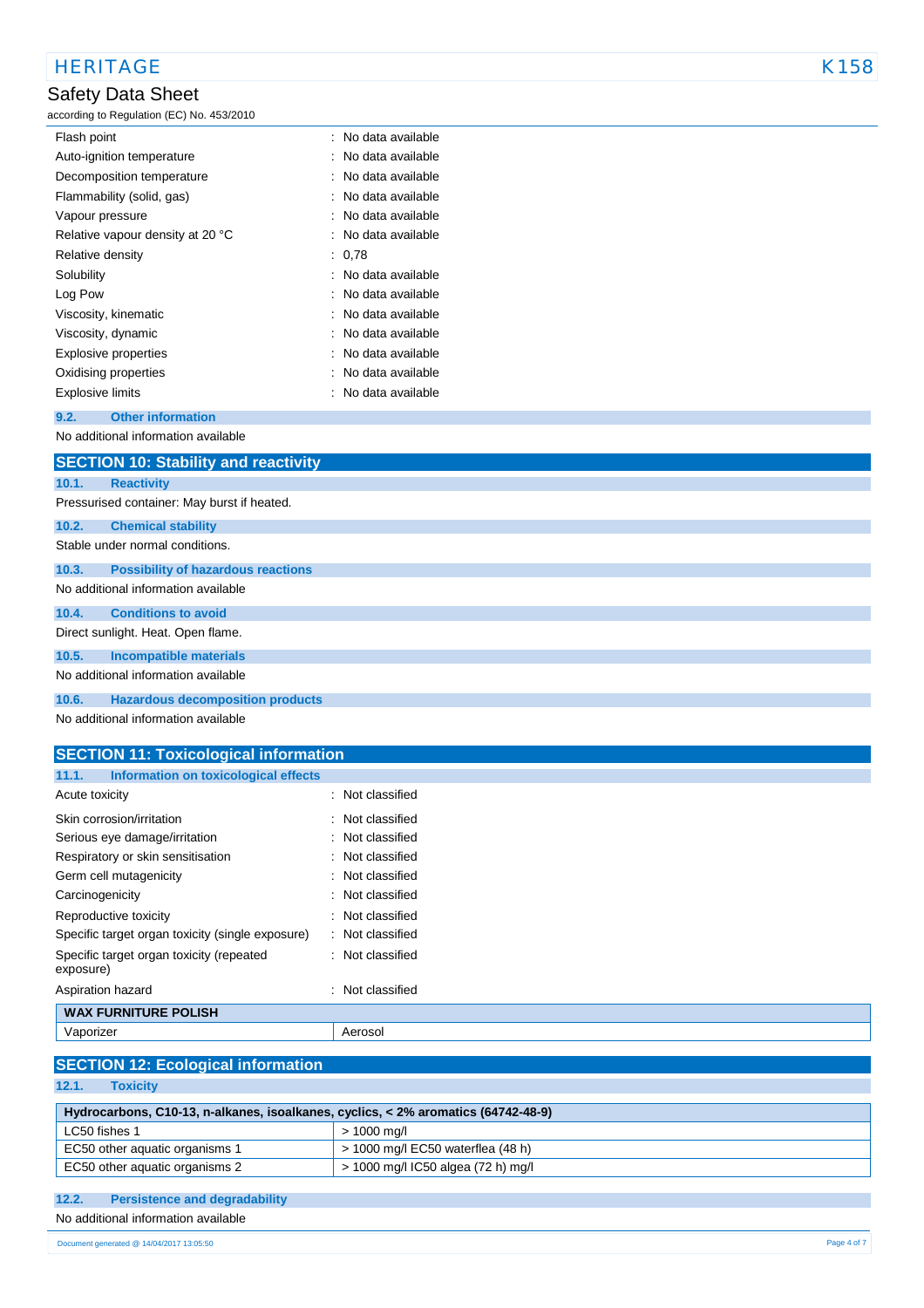| <b>HERITAGE</b>                                                                       |                                                         | K158 |
|---------------------------------------------------------------------------------------|---------------------------------------------------------|------|
| Safety Data Sheet                                                                     |                                                         |      |
| according to Regulation (EC) No. 453/2010                                             |                                                         |      |
| <b>Bioaccumulative potential</b><br>12.3.                                             |                                                         |      |
| No additional information available                                                   |                                                         |      |
| 12.4.<br><b>Mobility in soil</b>                                                      |                                                         |      |
| No additional information available                                                   |                                                         |      |
| 12.5.<br><b>Results of PBT and vPvB assessment</b>                                    |                                                         |      |
| No additional information available                                                   |                                                         |      |
| 12.6.<br><b>Other adverse effects</b>                                                 |                                                         |      |
| No additional information available                                                   |                                                         |      |
| <b>SECTION 13: Disposal considerations</b><br>13.1.<br><b>Waste treatment methods</b> |                                                         |      |
| Waste disposal recommendations                                                        | : Do not pierce or burn, even after use.                |      |
|                                                                                       |                                                         |      |
| <b>SECTION 14: Transport information</b>                                              |                                                         |      |
| In accordance with ADR / RID / IMDG / IATA / ADN                                      |                                                         |      |
| 14.1.<br><b>UN number</b><br>UN-No. (ADR)                                             | : 1950                                                  |      |
| UN-No. (IMDG)                                                                         | : 1950                                                  |      |
| UN-No.(IATA)                                                                          | : 1950                                                  |      |
| 14.2.<br><b>UN proper shipping name</b>                                               |                                                         |      |
| Proper Shipping Name (ADR)                                                            | : AEROSOLS                                              |      |
| Proper Shipping Name (IMDG)                                                           | : AEROSOLS                                              |      |
| Proper Shipping Name (IATA)                                                           | : AEROSOLS, FLAMMABLE                                   |      |
| Transport document description (ADR)<br>Transport document description (IMDG)         | : UN 1950 AEROSOLS, 2.1, (D)<br>: UN 1950 AEROSOLS, 2.1 |      |
| 14.3.<br><b>Transport hazard class(es)</b>                                            |                                                         |      |
| <b>ADR</b>                                                                            |                                                         |      |
| Transport hazard class(es) (ADR)                                                      | $\therefore$ 2.1                                        |      |
| Danger labels (ADR)                                                                   | : 2.1                                                   |      |
|                                                                                       |                                                         |      |
|                                                                                       | ÷<br>W                                                  |      |
|                                                                                       |                                                         |      |
|                                                                                       |                                                         |      |
|                                                                                       |                                                         |      |
| <b>IMDG</b>                                                                           |                                                         |      |
| Transport hazard class(es) (IMDG)                                                     | : 2.1                                                   |      |
| Danger labels (IMDG)                                                                  | : 2.1                                                   |      |
|                                                                                       |                                                         |      |
|                                                                                       |                                                         |      |
|                                                                                       |                                                         |      |
|                                                                                       |                                                         |      |
|                                                                                       |                                                         |      |
| <b>IATA</b>                                                                           |                                                         |      |
| Transport hazard class(es) (IATA)<br>Hazard labels (IATA)                             | : 2.1<br>: 2.1                                          |      |
|                                                                                       |                                                         |      |
|                                                                                       |                                                         |      |
|                                                                                       |                                                         |      |
|                                                                                       |                                                         |      |
|                                                                                       |                                                         |      |
|                                                                                       |                                                         |      |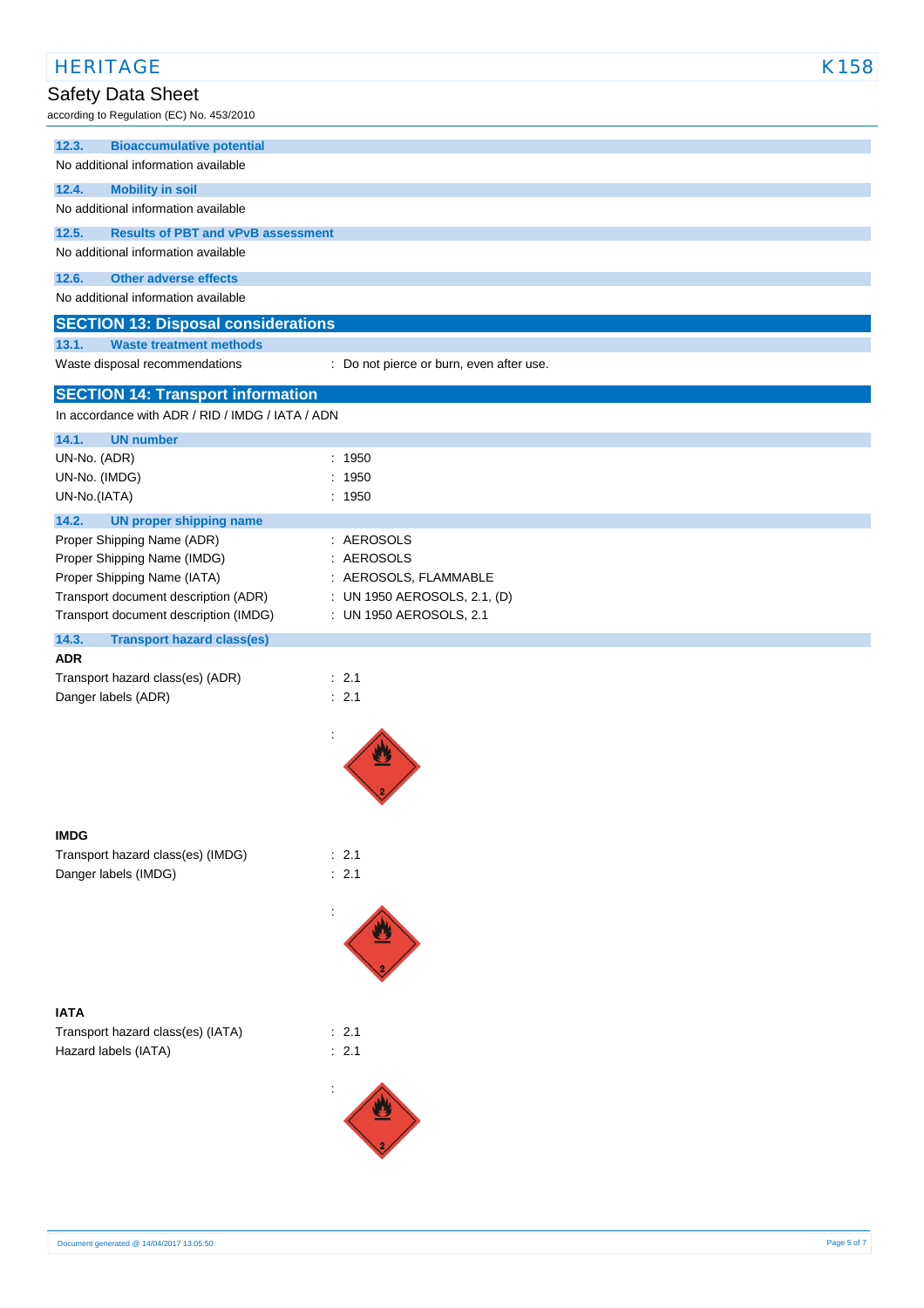| <b>HERITAGE</b>                                                            |                                          | K158 |
|----------------------------------------------------------------------------|------------------------------------------|------|
| Safety Data Sheet                                                          |                                          |      |
| according to Regulation (EC) No. 453/2010                                  |                                          |      |
| 14.4.<br><b>Packing group</b>                                              |                                          |      |
| Packing group (ADR)                                                        | : Not applicable                         |      |
| Packing group (IMDG)                                                       | Not applicable                           |      |
| Packing group (IATA)                                                       | : Not applicable                         |      |
| 14.5.<br><b>Environmental hazards</b>                                      |                                          |      |
| Dangerous for the environment                                              | $\therefore$ No                          |      |
| Marine pollutant                                                           | : No                                     |      |
| Other information                                                          | : No supplementary information available |      |
| 14.6.<br><b>Special precautions for user</b>                               |                                          |      |
| - Overland transport                                                       |                                          |      |
| Classification code (ADR)                                                  | : 5F                                     |      |
| Special provisions (ADR)                                                   | : 190, 327, 344, 625                     |      |
| Limited quantities (ADR)                                                   | : 1L                                     |      |
| Excepted quantities (ADR)                                                  | $\pm 50$                                 |      |
| Packing instructions (ADR)                                                 | : P207, LP02                             |      |
| Special packing provisions (ADR)                                           | : PP87, RR6, L2                          |      |
| Mixed packing provisions (ADR)                                             | : MP9                                    |      |
| Transport category (ADR)                                                   | $\therefore$ 2                           |      |
| Special provisions for carriage - Packages<br>(ADR)                        | $\therefore$ V14                         |      |
| Special provisions for carriage - Loading,<br>unloading and handling (ADR) | : CV9, CV12                              |      |
| Special provisions for carriage - Operation<br>(ADR)                       | $\cdot$ S2                               |      |
| Tunnel restriction code (ADR)                                              | $\therefore$ D                           |      |
| - Transport by sea                                                         |                                          |      |
| Special provisions (IMDG)                                                  | : 63, 190, 277, 327, 344, 959            |      |
| Limited quantities (IMDG)                                                  | $:$ SP277                                |      |
| Excepted quantities (IMDG)                                                 | $\cdot$ EO                               |      |
| Packing instructions (IMDG)                                                | : P207, LP02                             |      |
| Special packing provisions (IMDG)                                          | : PP87, L2                               |      |
| EmS-No. (Fire)                                                             | $:$ F-D                                  |      |
| EmS-No. (Spillage)                                                         | : S-U                                    |      |
| Stowage category (IMDG)                                                    | : None                                   |      |
| - Air transport                                                            |                                          |      |
| PCA Excepted quantities (IATA)                                             | $\therefore$ EO                          |      |
| PCA Limited quantities (IATA)                                              | $:$ Y203                                 |      |
| PCA limited quantity max net quantity (IATA)                               | : 30kgG                                  |      |
| PCA packing instructions (IATA)                                            | : 203                                    |      |
| PCA max net quantity (IATA)                                                | : 75kg                                   |      |
| CAO packing instructions (IATA)                                            | : 203                                    |      |

CAO max net quantity (IATA) : 150kg Special provisions (IATA) : A145, A167, A802 ERG code (IATA) : 10L

**14.7. Transport in bulk according to Annex II of MARPOL 73/78 and the IBC Code**

IBC code : Not applicable.

### **SECTION 15: Regulatory information**

**15.1. Safety, health and environmental regulations/legislation specific for the substance or mixture**

#### **15.1.1. EU-Regulations**

Contains no substances with Annex XVII restrictions Contains no substance on the REACH candidate list Contains no REACH Annex XIV substances

### **15.1.2. National regulations**